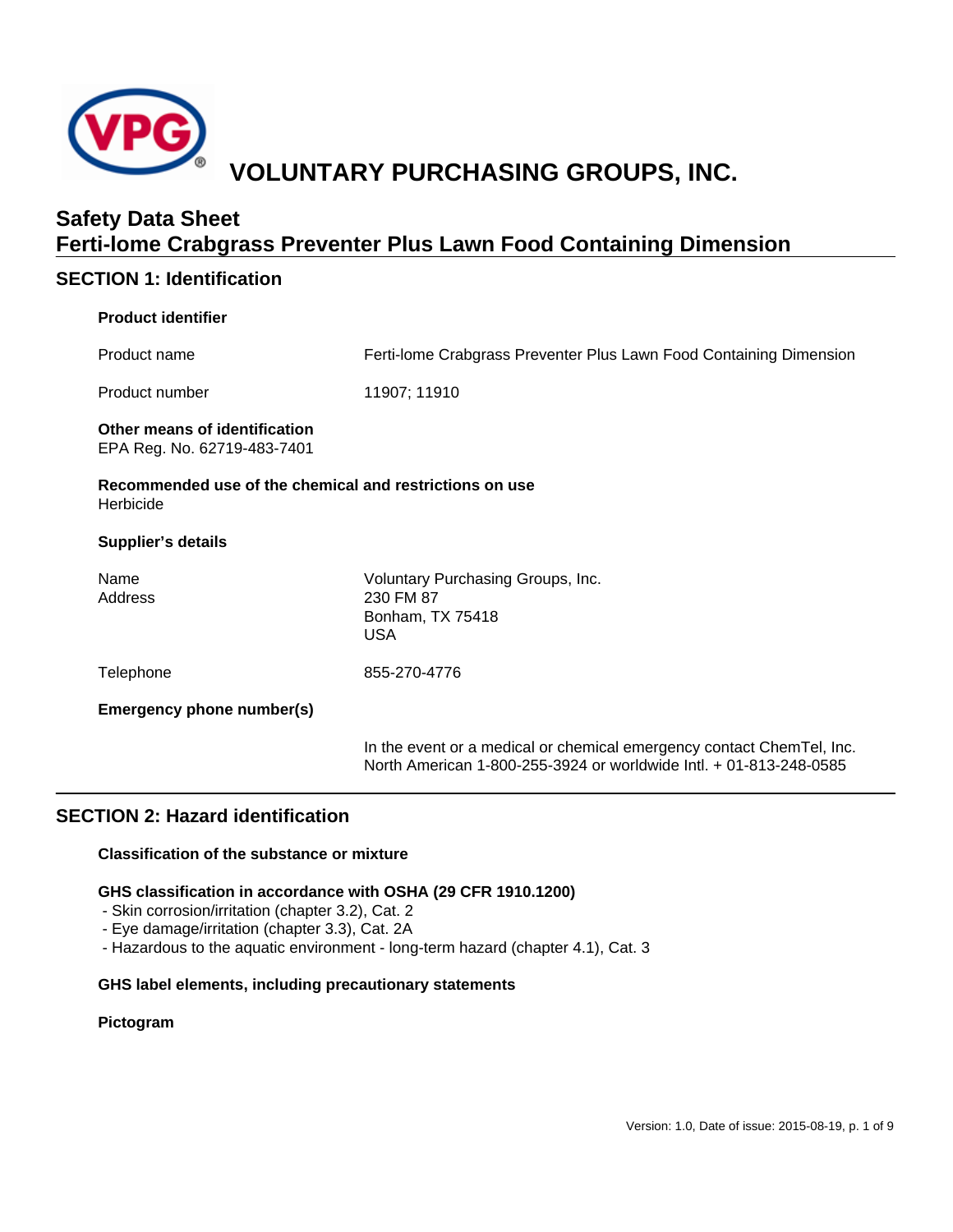

| Hazard statement(s)               |                                                                                                                                    |  |
|-----------------------------------|------------------------------------------------------------------------------------------------------------------------------------|--|
| H <sub>3</sub> 15                 | Causes skin irritation                                                                                                             |  |
| H <sub>3</sub> 19                 | Causes serious eye irritation                                                                                                      |  |
| H412                              | Harmful to aquatic life with long lasting effects                                                                                  |  |
| <b>Precautionary statement(s)</b> |                                                                                                                                    |  |
| P <sub>264</sub>                  | Wash  thoroughly after handling.                                                                                                   |  |
| P <sub>280</sub>                  | Wear protective gloves/protective clothing/eye protection/face protection.                                                         |  |
| P302+P352                         | IF ON SKIN: Wash with plenty of water/                                                                                             |  |
| P321                              | Specific treatment (see Section 4 on this SDS).                                                                                    |  |
| P332+P313                         | If skin irritation occurs: Get medical advice/attention.                                                                           |  |
| P362+P364                         | Take off contaminated clothing and wash it before reuse.                                                                           |  |
| P305+P351+P338                    | IF IN EYES: Rinse cautiously with water for several minutes. Remove<br>contact lenses if present and easy to do. Continue rinsing. |  |
| P337+P313                         | If eye irritation persists: Get medical advice/attention.                                                                          |  |
| P <sub>273</sub>                  | Avoid release to the environment.                                                                                                  |  |
| P <sub>501</sub>                  | Dispose of contents/container in accordance with local, regional, national,<br>and international regulations.                      |  |

**Other hazards which do not result in classification** No data available.

# **SECTION 3: Composition/information on ingredients**

### **Substances**

#### **Hazardous components**

| <b>Component</b>                                                           | <b>Concentration</b> |
|----------------------------------------------------------------------------|----------------------|
| Nitrogen (CAS no.: 7727-37-9)                                              | $\leq$ 30 %          |
| Potassium (CAS no.: 7440-09-7; EC no.: 231-119-8; Index no.: 019-001-00-2) | Not specified        |
| Dithiopyr (CAS no.: 97886-45-8)                                            | Not specified        |

# **SECTION 4: First-aid measures**

### **Description of necessary first-aid measures**

| General advice | If medical advice is needed, have product container or label at hand. Never<br>give anything by mouth to an unconscious person. If you feel unwell, seek<br>medical advice (show the label where possible). IF exposed or concerned:<br>Get medical advice/attention. |
|----------------|-----------------------------------------------------------------------------------------------------------------------------------------------------------------------------------------------------------------------------------------------------------------------|
| If inhaled     | If inhaled, remove to fresh air and keep at rest in a position comfortable for<br>breathing. If you feel unwell, seek medical advice.                                                                                                                                 |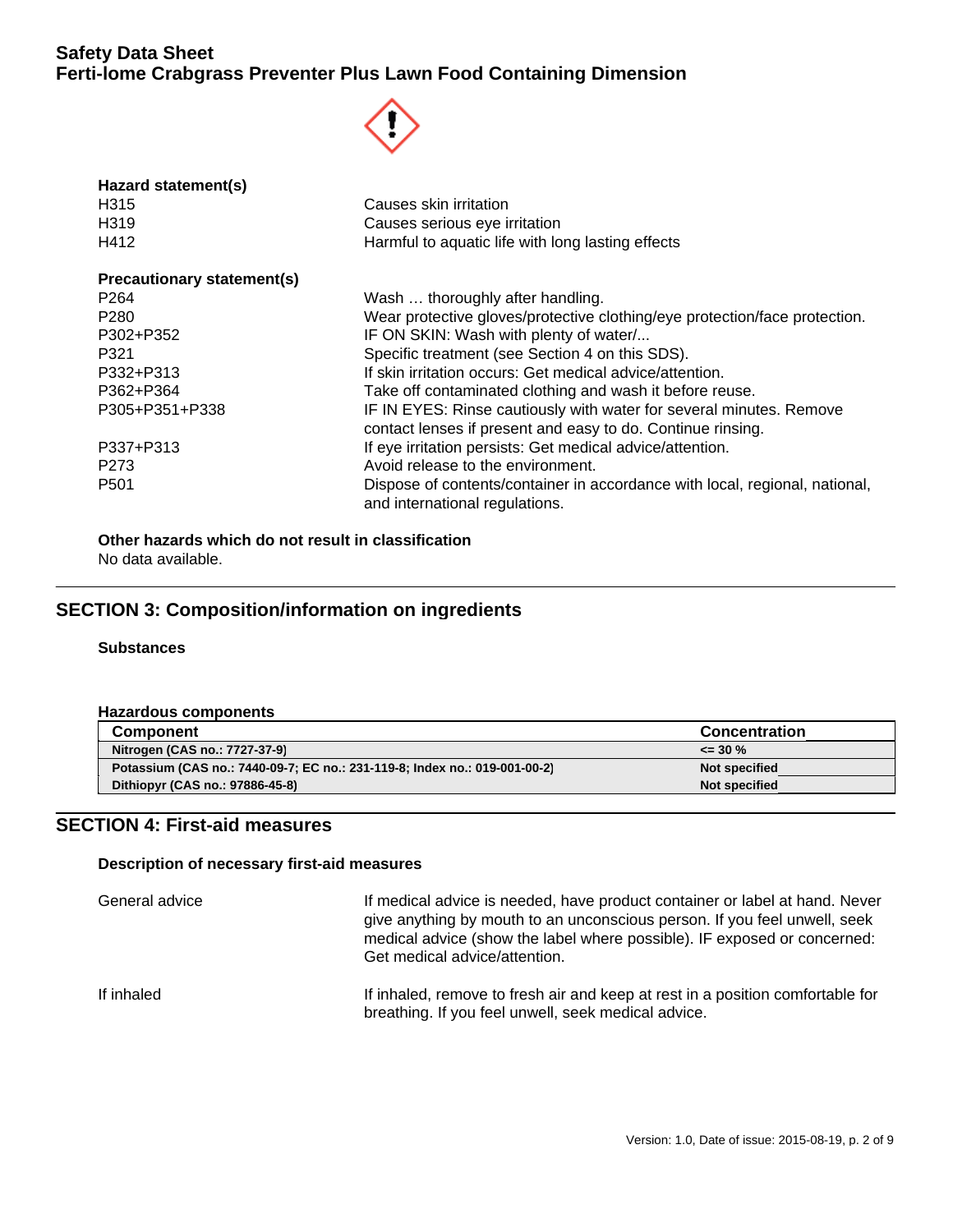| In case of skin contact | Remove contaminated clothing. Gently wash with plenty of soap and water<br>followed by rinsing with water for at least 15 minutes. Call a POISON<br>CENTER or doctor/physician if you feel unwell. Wash contaminated clothing<br>before reuse. |
|-------------------------|------------------------------------------------------------------------------------------------------------------------------------------------------------------------------------------------------------------------------------------------|
| In case of eye contact  | Rinse cautiously with water for at least 15 minutes. Remove contact lenses,<br>if present and easy to do so. Continue rinsing. Obtain medical attention if<br>irritation persists.                                                             |
| If swallowed            | Rinse mouth. If swallowed, do not induce vomiting: seek medical advice<br>immediately and show this container or label. Call a POISON<br>CENTER/doctor/physician if you feel unwell.                                                           |

### **Most important symptoms/effects, acute and delayed**

Symptoms/Injuries: Causes serious eye irritation. Causes skin irritation.

Symptoms/Injuries After Inhalation: Repeated or prolonged exposure to respirable (airborne) crystalline silica dust will cause lung damage in the form of silicosis. Symptoms will include progressively more difficult breathing, cough, fever, and weight loss. Symptoms/Injuries After Skin Contact: Causes skin irritation. Symptoms may include: Redness, pain, swelling, itching, burning, dryness, and dermatitis.

Symptoms/Injuries After Eye Contact: Causes serious eye irritation. Symptoms may include: redness, pain, swelling, itching, burning, tearing, and blurred vision.

Symptoms/Injuries After Ingestion: Ingestion is likely to be harmful or have adverse effects.

Chronic Symptoms: Pre-existing lung diseases such as emphysema or asthma may be aggravated by exposure to dusts. Pulmonary function may be reduced by inhalation of respirable crystalline silica. Also lung scarring produced by such inhalation may lead to a progressive massive fibrosis of the lung which may aggravate other pulmonary conditions and diseases and which increases susceptibility to pulmonary tuberculosis. Progressive massive fibrosis may be accompanied by right heart enlargement, heart failure, and pulmonary failure. Smoking aggravates the effects of exposure. May cause damage to organs through prolonged or repeated exposure.

### **Indication of immediate medical attention and special treatment needed, if necessary**

If medical advice is needed, have product container or label at hand.

### **SECTION 5: Fire-fighting measures**

### **Suitable extinguishing media**

Suitable Extinguishing Media: Use extinguishing media appropriate for surrounding fire. Unsuitable Extinguishing Media: Do not use water jet. Use of heavy stream of water may spread fire.

### **Specific hazards arising from the chemical**

Fire Hazard: Not considered flammable but will burn at high temperatures.

Explosion Hazard: Product itself is not explosive but if dust is generated, dust clouds suspended in air can be explosive.

Reactivity: Hazardous reactions will not occur under normal conditions.

### **Special protective actions for fire-fighters**

Precautionary Measures Fire: Do not breathe fumes from fires or vapors from decomposition. Under fire conditions, the product will give off toxic vapors of ammonia and formaldehyde.

Firefighting Instructions: Exercise caution when fighting any chemical fire. Use water spray or fog for cooling exposed containers. In case of major fire and large quantities: Evacuate area. Fight fire remotely due to the risk of explosion.

Protection During Firefighting: Firefighters must use full bunker gear including NIOSH-approved positive-pressure self-contained breathing apparatus to protect against potential hazardous combustion and decomposition products.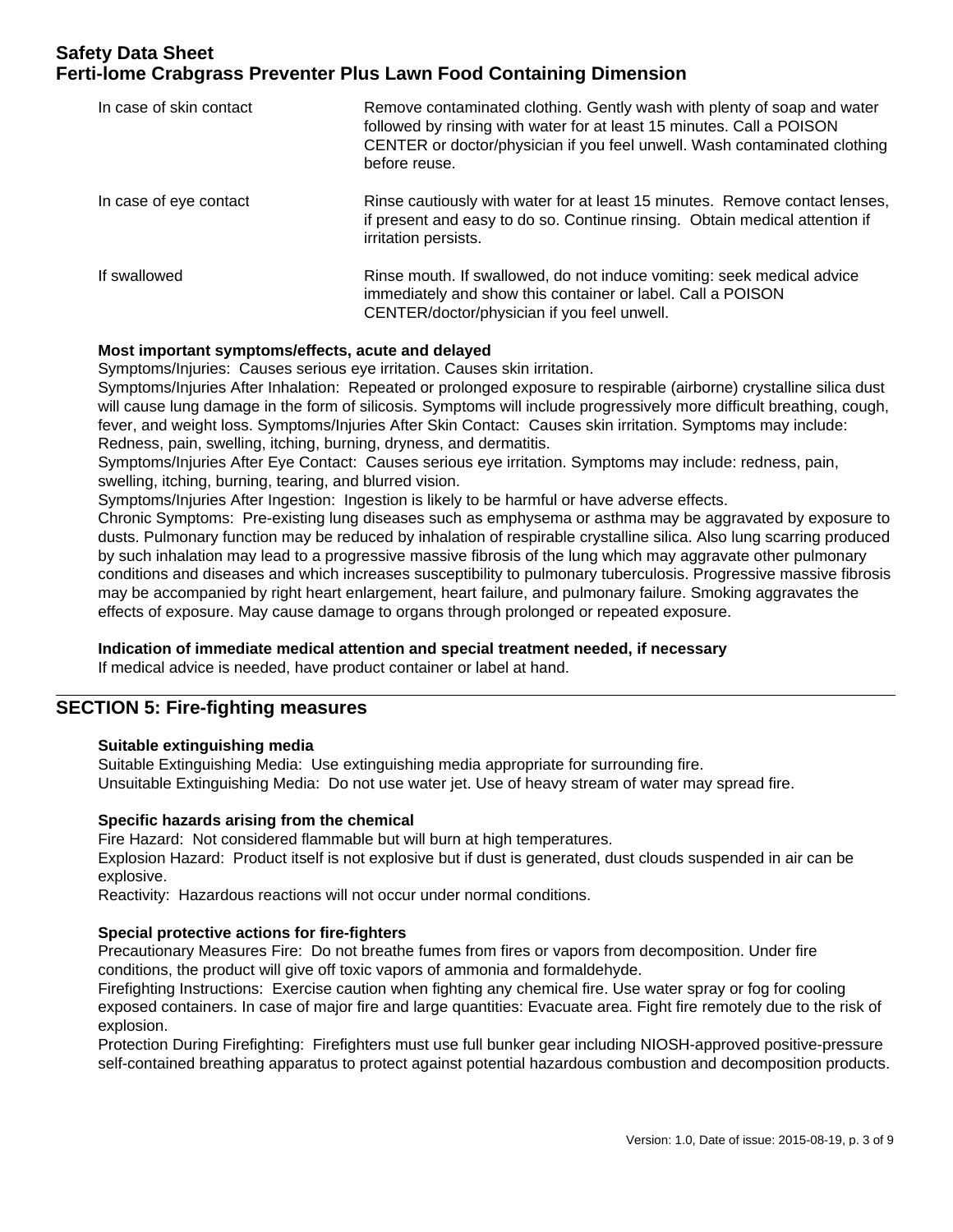Other Information: Do not allow run-off from fire fighting to enter drains or water courses.

### **SECTION 6: Accidental release measures**

### **Personal precautions, protective equipment and emergency procedures**

General Measures: Handle in accordance with good industrial hygiene and safety practice. Do not allow product to spread into the environment. Do not breathe dust. Do not get in eyes, on skin, or on clothing.

For Non-emergency Personnel

Protective Equipment: Wear suitable protective clothing, gloves and eye/face protection. Use appropriate personal protection equipment (PPE).

Emergency Procedures: Ventilate area. Evacuate unnecessary personnel.

For Emergency Responders

Protective Equipment: Wear suitable protective clothing, gloves and eye/face protection. Equip cleanup crew with proper protection. Use appropriate personal protection equipment (PPE).

Emergency Procedures: If possible, stop flow of product. Evacuate unnecessary personnel. Ventilate area.

### **Environmental precautions**

Prevent entry to sewers and public waters. Contact competent authorities after a spill.

### **Methods and materials for containment and cleaning up**

For Containment: Contain and collect as any solid.

Methods for Cleaning Up: Clean up spills immediately and dispose of waste safely. Take up mechanically (sweeping, shoveling) and collect in suitable container for disposal. Utilize a dust suppressant when removing mechanically.

### **Reference to other sections**

See Section 8, Exposure Controls and Personal Protection. See Section 13, Disposal Considerations.

### **SECTION 7: Handling and storage**

### **Precautions for safe handling**

Additional Hazards When Processed: Accumulation and dispersion of dust with an ignition source can cause a combustible dust explosion. Keep dust levels to a minimum and follow applicable regulations.

Precautions for Safe Handling: Wear recommended personal protective equipment. Obtain special instructions before use. Do not handle until all safety precautions have been read and understood. Avoid breathing dust. Use only outdoors or in a well-ventilated area.

Hygiene Measures: Handle in accordance with good industrial hygiene and safety procedures. Wash hands and other exposed areas with mild soap and water before eating, drinking, or smoking and again when leaving work. Wash hands and forearms thoroughly after handling. Contaminated work clothing should not be allowed out of the workplace. Wash contaminated clothing before reuse. Do not eat, drink or smoke when using this product.

### **Conditions for safe storage, including any incompatibilities**

Technical Measures: Any proposed use of this product in elevated-temperature processes should be thoroughly evaluated to assure that safe operating conditions are established and maintained.

Storage Conditions: Store tightly closed in a dry, cool and well-ventilated place. Protect from moisture. Keep container closed when not in use.

Incompatible Products: Alkalis. Heat sources. Reducing agents. Oxidizers.

Prohibitions On Mixed Storage: Store away from: Ammonium nitrate. Refer to Section 10 on Incompatible Materials.

# **Specific end use(s)**

Herbicide.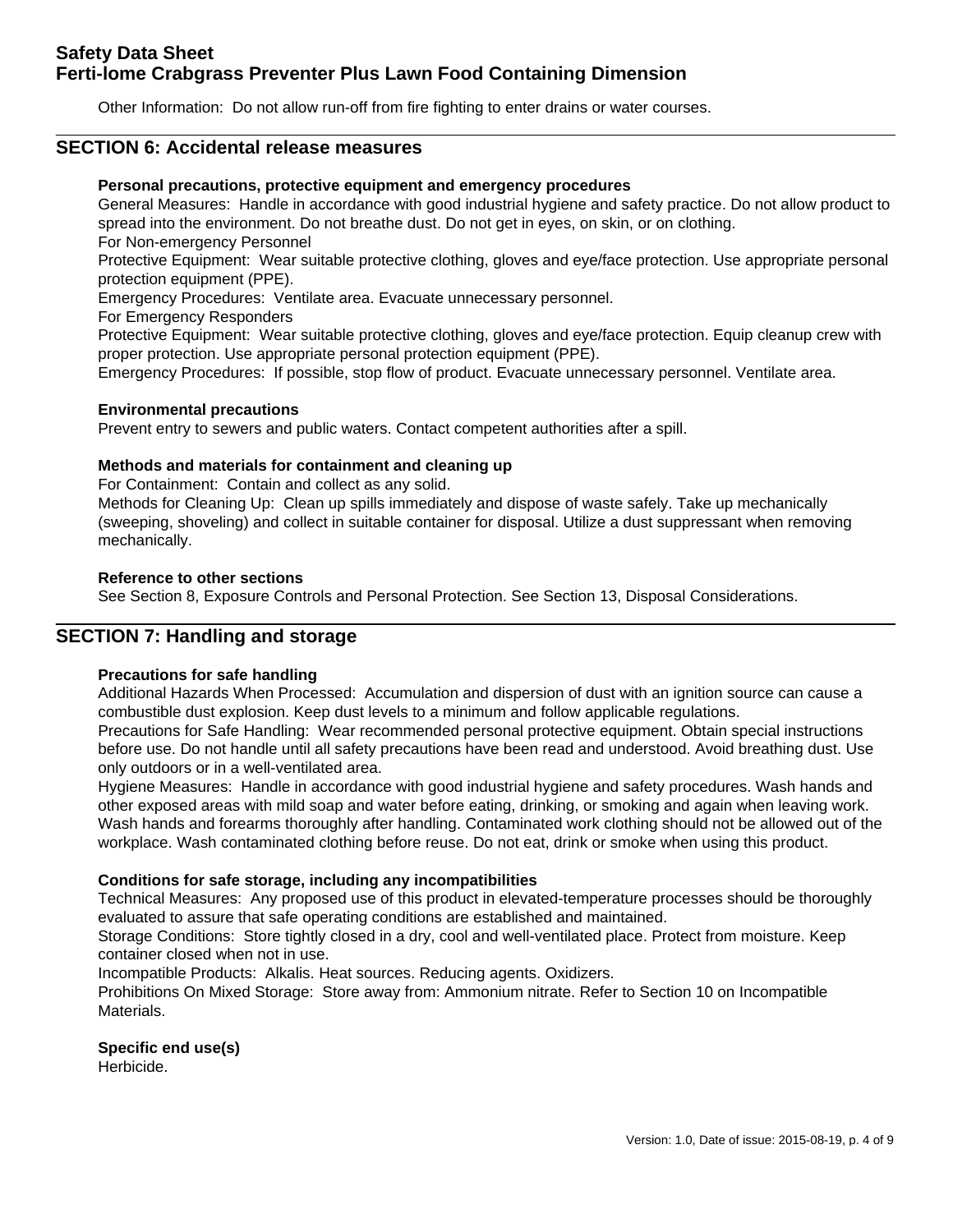# **SECTION 8: Exposure controls/personal protection**

### **Control parameters**

**CAS: (not specified)**

**CAS: 7727-37-9** Nitrogen ACGIH: inhalation

### **Appropriate engineering controls**

Emergency eye wash fountains and safety showers should be available in the immediate vicinity of any potential exposure. Ensure that dust-handling systems (such as exhaust ducts, dust collectors, vessels, and processing equipment) are designed in a manner to prevent the escape of dust into the work area (i.e., there is no leakage from the equipment). Local exhaust and general ventilation must be adequate to meet exposure standards. Sitespecific risk assessments should be conducted to determine the appropriate exposure control measures. If applicable, use process enclosures, local exhaust ventilation, or other engineering controls to maintain airborne levels below recommended exposure limits. Ensure all national/local regulations are observed.

### **Individual protection measures, such as personal protective equipment (PPE)**

### **Eye/face protection**

Chemical safety goggles

### **Skin protection**

Wear suitable protective clothing.

### **Respiratory protection**

If exposure limits are exceeded or irritation is experienced, approved respiratory protection should be worn.

### **SECTION 9: Physical and chemical properties**

### **Information on basic physical and chemical properties**

| Appearance/form                         | Multi-colored Solid Granules |
|-----------------------------------------|------------------------------|
| Odor                                    | None                         |
| Odor threshold                          | No data available.           |
| рH                                      | No data available.           |
| Melting point/freezing point            | Melting Point: 65 °C (149°F) |
| Initial boiling point and boiling range | No data available.           |
| Flash point                             | Not Applicable               |
| Evaporation rate                        | No data available.           |
| Flammability (solid, gas)               | No data available.           |
| Upper/lower flammability limits         | No data available.           |
| Upper/lower explosive limits            | No data available.           |
| Vapor pressure                          | No data available.           |
| Vapor density                           | No data available.           |
| Relative density                        | No data available.           |
| Solubility(ies)                         | <b>Water: Partially</b>      |
| Partition coefficient: n-octanol/water  | No data available.           |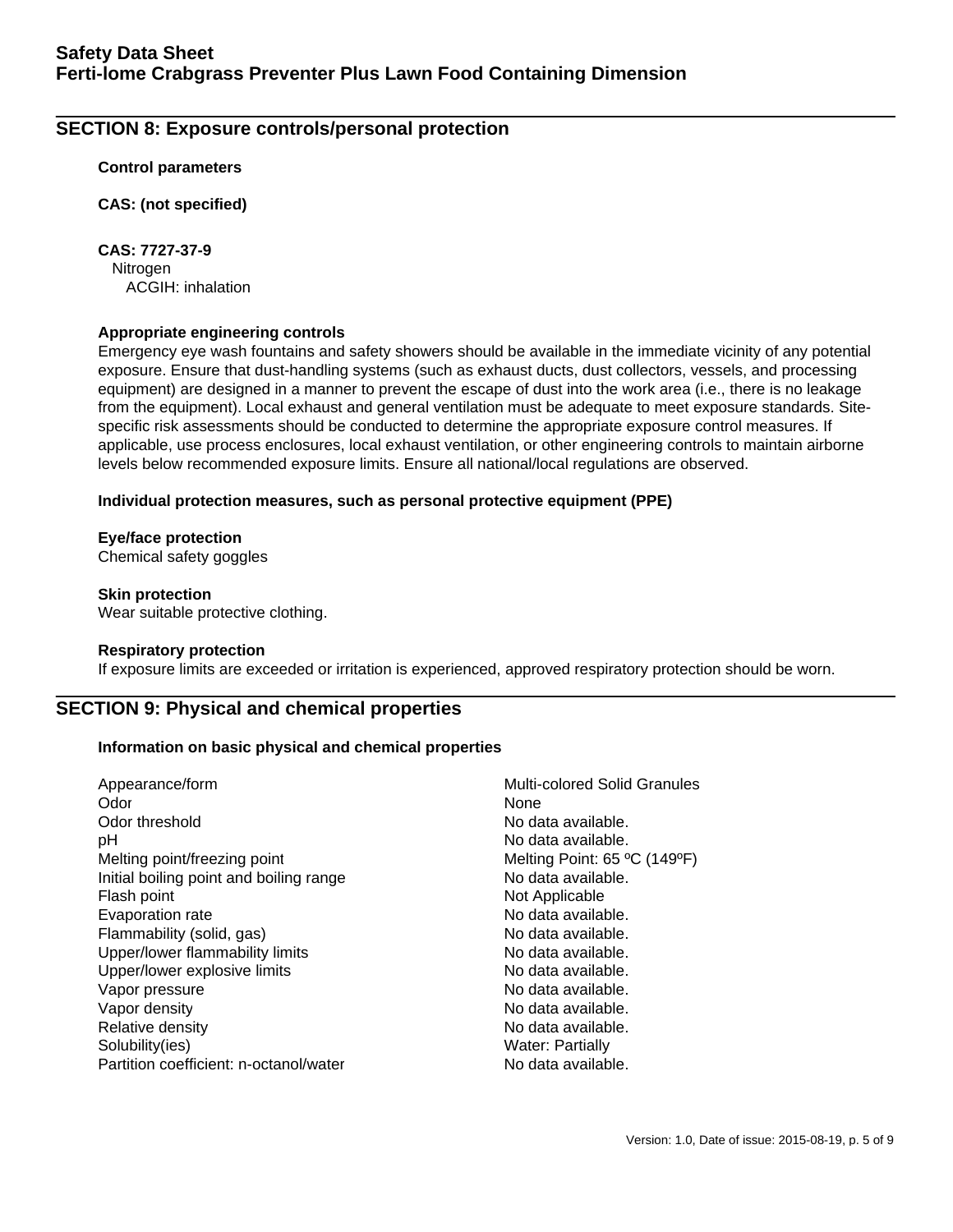Auto-ignition temperature No data available. Decomposition temperature No data available. Viscosity **No data available.** Explosive properties **No assume that a** No data available. Oxidizing properties No data available.

### **Other safety information**

When using, do not eat, drink or smoke.

### **SECTION 10: Stability and reactivity**

### **Reactivity**

Hazardous reactions will not occur under normal conditions.

### **Chemical stability**

Stable under recommended handling and storage conditions (see section 7)

### **Possibility of hazardous reactions**

Hazardous polymerization will not occur.

### **Conditions to avoid**

Protect from moisture. Keep away from heat. Sparks, heat, open flame and other sources of ignition.

**Incompatible materials** Alkalis. Heat sources. Reducing agents. Oxidizers.

#### **Hazardous decomposition products**

Thermal decomposition generates: Nitrogen oxides. Ammonia. Carbon oxides (CO, CO2).

### **SECTION 11: Toxicological information**

### **Information on toxicological effects**

**Acute toxicity** Not classified

Dithiopyr (97886-45-8) LD50 Oral Rat  $>$  5 g/kg LC50 Inhalation Rat > 6  $q/m^3$  (Exposure time: 4 h)

### **Skin corrosion/irritation**

Causes skin irritation.

### **Serious eye damage/irritation**

Causes serious eye irritation.

**Respiratory or skin sensitization** Not classified

#### **Germ cell mutagenicity** Not classified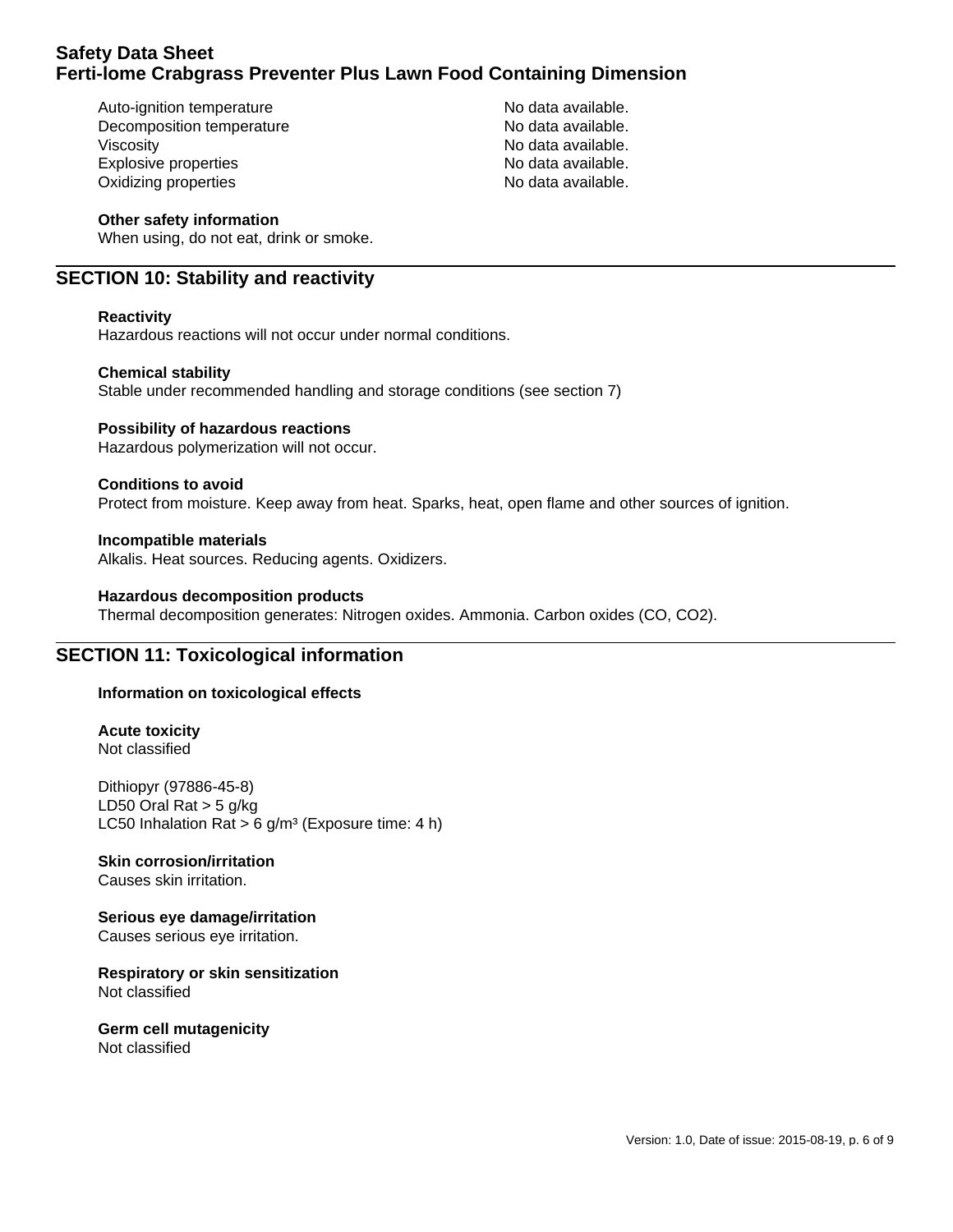**Carcinogenicity** Not classified

**Reproductive toxicity** Not classified

**Summary of evaluation of the CMR properties** Not classified

# **STOT-single exposure**

Not classified

**STOT-repeated exposure** Not classified

### **Aspiration hazard**

Not classified

### **Additional information**

Symptoms/Injuries After Inhalation: Repeated or prolonged exposure to respirable (airborne) crystalline silica dust will cause lung damage in the form of silicosis. Symptoms will include progressively more difficult breathing, cough, fever, and weight loss. Symptoms/Injuries After Skin Contact: Causes skin irritation. Symptoms may include: Redness, pain, swelling, itching, burning, dryness, and dermatitis.

Symptoms/Injuries After Eye Contact: Causes serious eye irritation. Symptoms may include: redness, pain, swelling, itching, burning, tearing, and blurred vision.

Symptoms/Injuries After Ingestion: Ingestion is likely to be harmful or have adverse effects.

Chronic Symptoms: Pre-existing lung diseases such as emphysema or asthma may be aggravated by exposure to dusts. Pulmonary function may be reduced by inhalation of respirable crystalline silica. Also lung scarring produced by such inhalation may lead to a progressive massive fibrosis of the lung which may aggravate other pulmonary conditions and diseases and which increases susceptibility to pulmonary tuberculosis. Progressive massive fibrosis may be accompanied by right heart enlargement, heart failure, and pulmonary failure. Smoking aggravates the effects of exposure. May cause damage to organs through prolonged or repeated exposure.

### **SECTION 12: Ecological information**

### **Toxicity**

Potassium (7440-09-7) EC50 Daphnia 1 53.2 mg/l

### **Persistence and degradability**

#### Fertilizer with Dimension

May cause long-term adverse effects in the environment. This product is water soluble and eventually biodegrades into elemental nitrogen. Excess nitrogen and nitrates in a body of water will contribute to eutrophication with visible effects such as toxic algae bloom.

#### **Bioaccumulative potential**

Dithiopyr (97886-45-8) Log Pow 4.75

**Mobility in soil** No data available.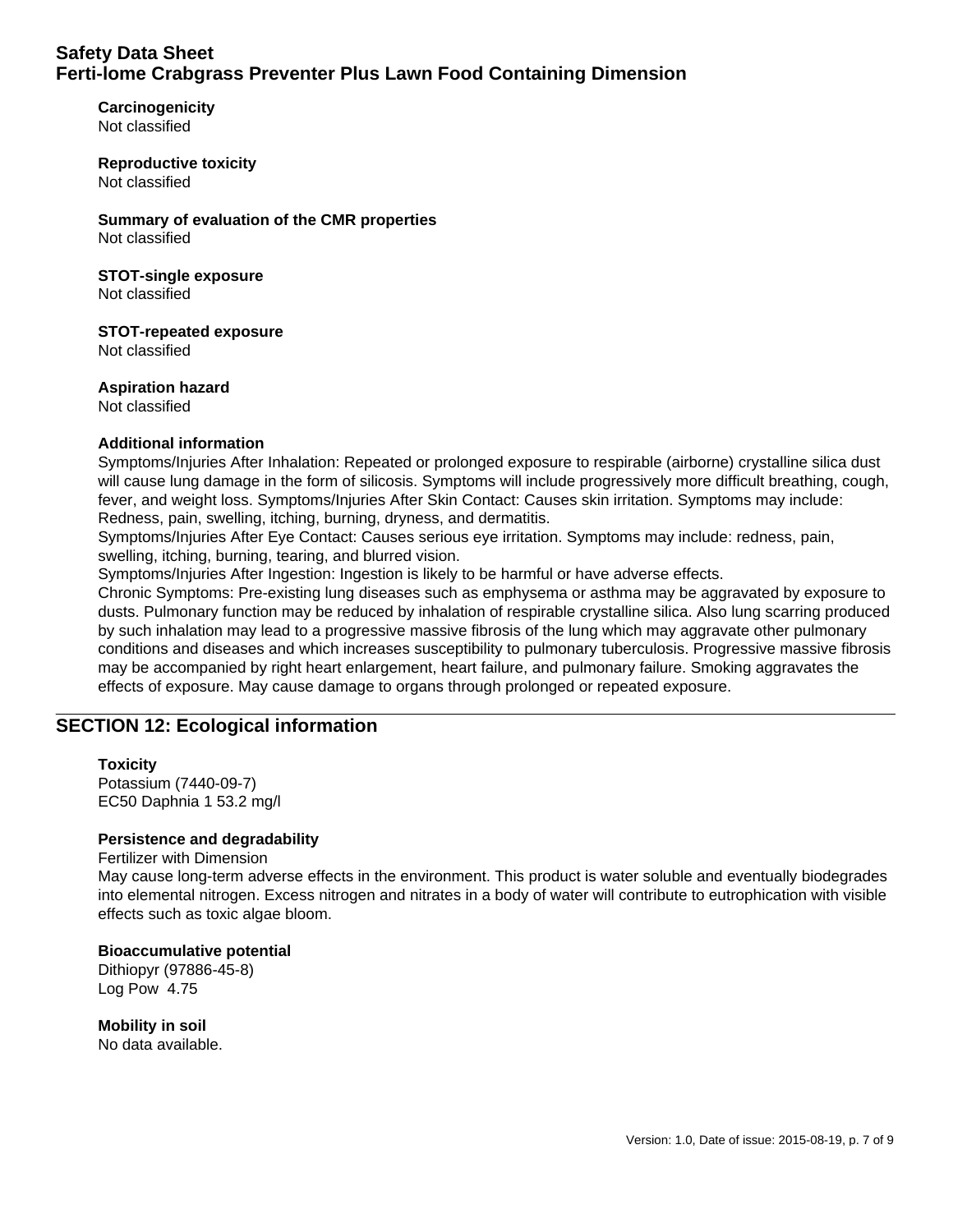### **Other adverse effects**

Avoid release to the environment.

### **SECTION 13: Disposal considerations**

#### **Disposal of the product**

This material is hazardous to the aquatic environment. Keep out of sewers and waterways.

#### **Waste treatment**

Pesticide: Wastes resulting from the use of this product that cannot be used or chemically reprocessed should be disposed of in a landfill approved for pesticide disposal or in accordance with applicable Federal, State or local procedures. Or call (1-800-CLEANUP) for disposal instructions. Never place unused product down any indoor or outdoor drain. Container: Do not reuse bag. Dispose of emptied bag(s) in a sanitary landfill approved for pesticide disposal, or by incineration.

#### **Other disposal recommendations**

Dispose of waste material in accordance with all local, regional, national, and international regulations.

### **SECTION 14: Transport information**

**DOT (US)** Not dangerous goods

**IMDG** Not dangerous goods

**IATA** Not dangerous goods

### **SECTION 15: Regulatory information**

### **Safety, health and environmental regulations specific for the product in question**

#### **New Jersey Right To Know Components** Common name: NITROGEN CAS number: 7727-37-9

### **Pennsylvania Right To Know Components**

Chemical name: Nitrogen CAS number: 7727-37-9

**New Jersey Right To Know Components** Common name: POTASSIUM CAS number: 7440-09-7

**Pennsylvania Right To Know Components** Chemical name: Potassium CAS number: 7440-09-7

### **EPA TSCA Regulatory Flag**

This chemical is a pesticide product registered by the Environmental Protection Agency and is subject to certain labeling requirements under federal pesticide law. These requirements differ from the classification criteria and hazard information required for safety data sheets, and for workplace labels of non-pesticide chemicals. Following is the hazard information as required on the pesticide label.